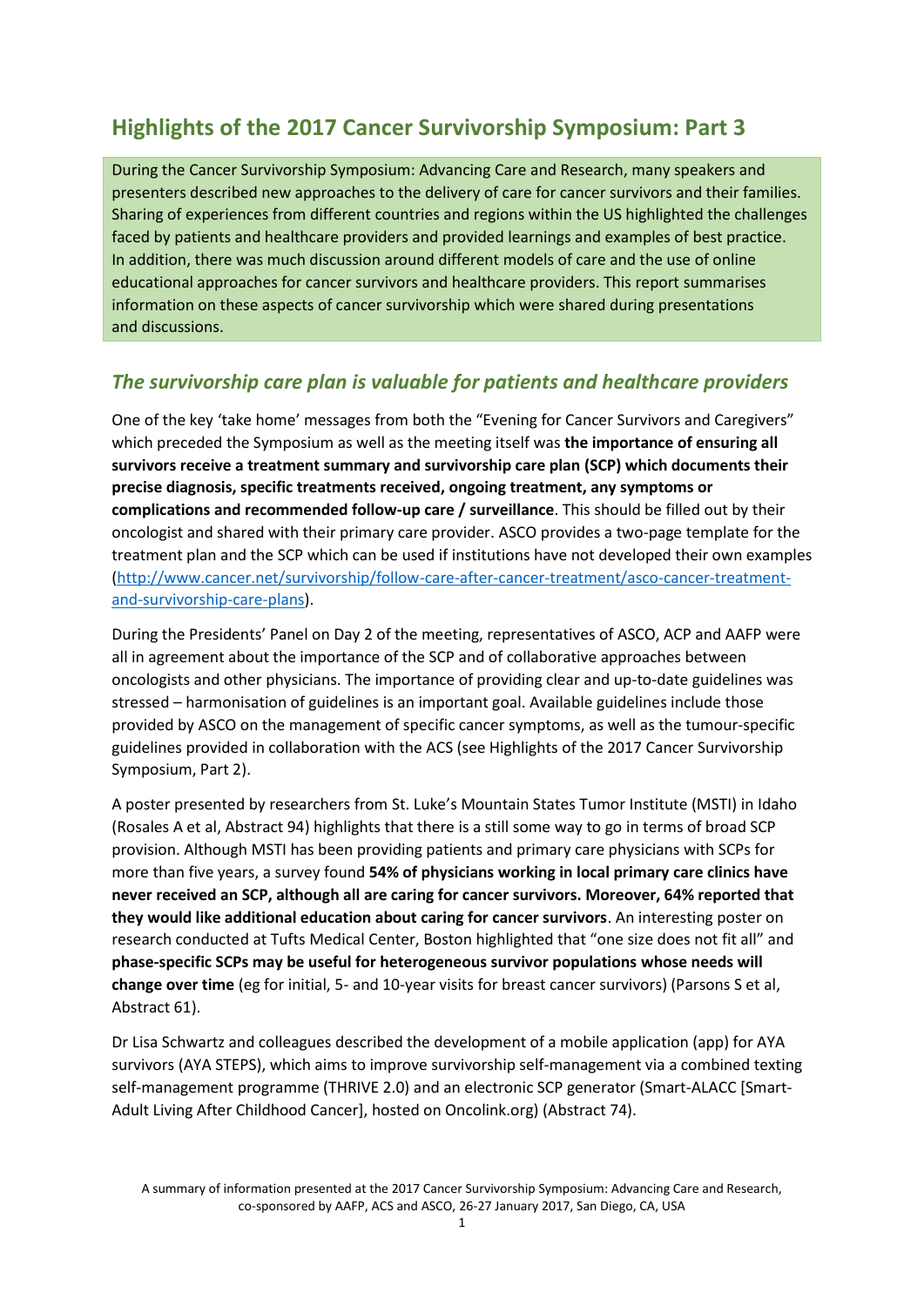

*The app houses a copy of the SCP and in addition provides two-way text messages that are tailored to an individual's SCP and are designed to enhance uptake of the SCP with information, strategies for adherence, motivational messages, and appointment reminders. AYAs reported high acceptability for the app, especially the tailored text messages*.

# *Different community-based models of survivorship care: one size does not fit all*

A lively and well-attended early afternoon plenary session during the first day of the symposium focused on community-based models of survivorship care. Dr Jay Burton, an AML survivor, described the establishment of The Primary Care Cancer Survivorship Program of Western New England and Survivor Journeys which is a community-based support network of professionals in western Massachusetts and northern Connecticut. **Participants derive from a range of backgrounds and include physicians, behavioural health specialists, integrative treatment providers, cancer survivors and community leaders**.



Presented By Jay Burton at Cancer Survivorship Symposium 2017

Like many of the speakers and attendees at the Cancer Survivorship Symposium, Jay Burton brings the dual perspective on cancer survivorship from both a patient and physician point of view. He is passionate about the need to improve primary care for all cancer survivors and emphasises the importance of a treatment summary for all survivors, which includes as a minimum the exact

A summary of information presented at the 2017 Cancer Survivorship Symposium: Advancing Care and Research, co-sponsored by AAFP, ACS and ASCO, 26-27 January 2017, San Diego, CA, USA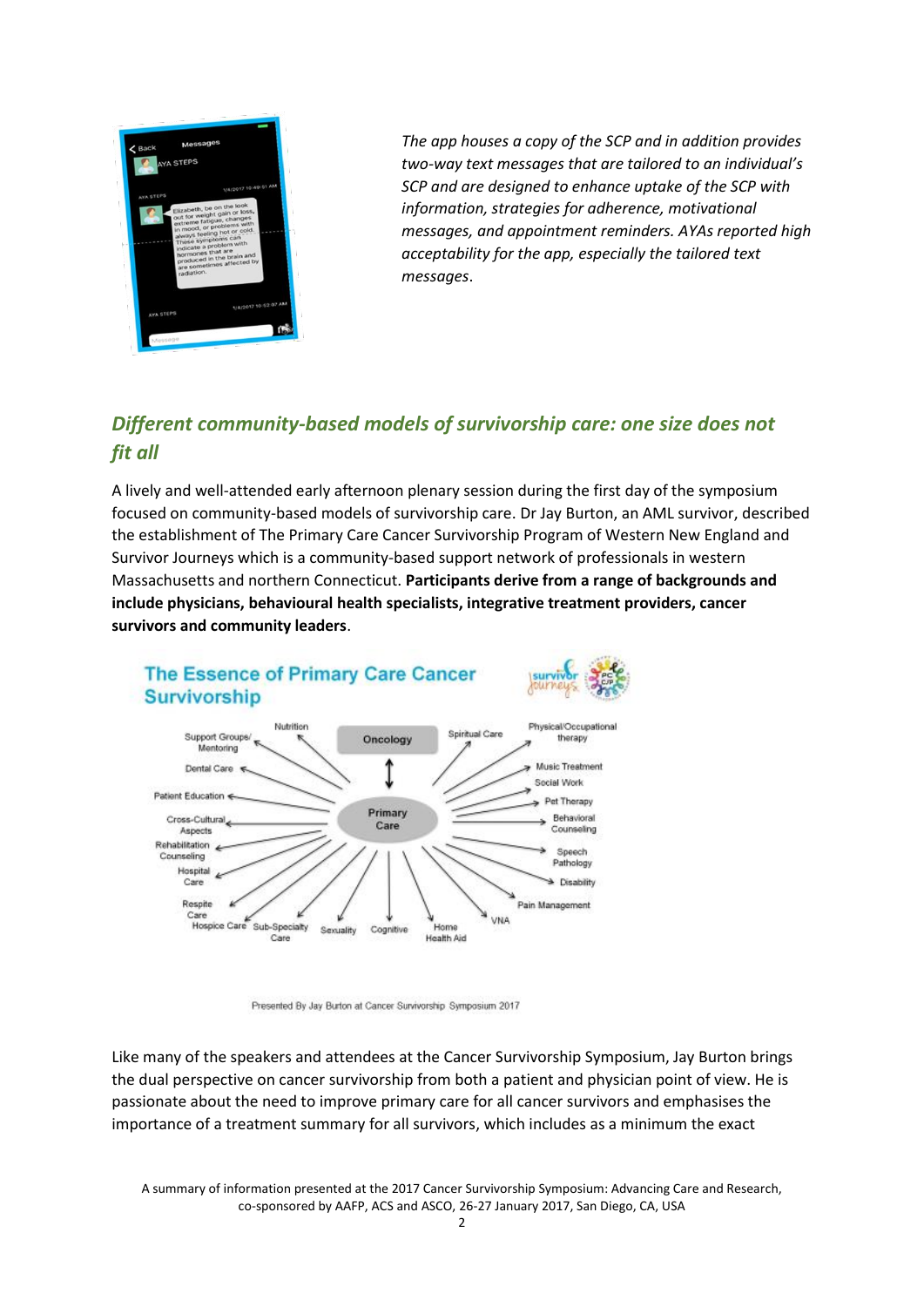diagnosis, treatment received, any ongoing treatment for cancer or complications and recommended surveillance for secondary malignancies and late effects of treatment.

### *"To have 'a past diagnosis of lymphoma' on someone's case record is just not good enough"*

**Dr Burton highlighted that Survivor Journeys includes cancer-specific support groups as it can be particularly beneficial to talk to other people with the same diagnosis as you**. The support groups take place in the community – in libraries and churches, for instance – meaning survivors do not have to go back to a hospital environment. **Another important element of Survivor Journeys is a mentoring programme – this allows cancer survivors to give back and is empowering**. Dr Burton hopes that Survivor Journeys could become a national network across the US, sharing knowledge and best practice.

Dr Keith Argenbright from the Moncrief Cancer Institute described the Mobile Cancer Survivor Clinic which is supporting around 15 000 underserved cancer survivors living in nine counties in rural Texas.



Presented By Keith Argenbright at Cancer Survivorship Symposium 2017

*The mobile clinic provides consultation rooms and an exercise area and services include mammography, telemedicine (eg with hospital specialist or genetic counsellor), cervical smears and phlebotomy. The clinic has been featured on television news programmes and its impact on patient outcomes is currently being studied.*

Dr Becky Lowry from the University of Kansas Medical Center described building an Adult Transition Clinic with the aim of improving outcomes for childhood cancer survivors. **A survey of 272 survivors aged 18 years or older detected significant unmet needs – more than 80% reported at least one late effect, 72% did not have a treatment summary, 52% wanted more information on late effects and, most concerning of all, 25% said they did not routinely see any healthcare providers.**

Philanthropic and institutional support was provided to set up an Adult Transition Clinic. A crux role was a shared nurse navigator – a unique position that goes between the paediatric and adult care providers and provides a point of continuity, fostering active collaboration. The largest group of attendees is now self-referrals (37%) and these patients generally do not have summaries or SCPs.

The large area covered in Kansas requires the use of telemedicine approaches. As well as enabling direct patient management, second opinions, consultations, tumour boards and professional education, telemedicine can also provide a range of patient support programmes and even real-time health coaching.

A summary of information presented at the 2017 Cancer Survivorship Symposium: Advancing Care and Research, co-sponsored by AAFP, ACS and ASCO, 26-27 January 2017, San Diego, CA, USA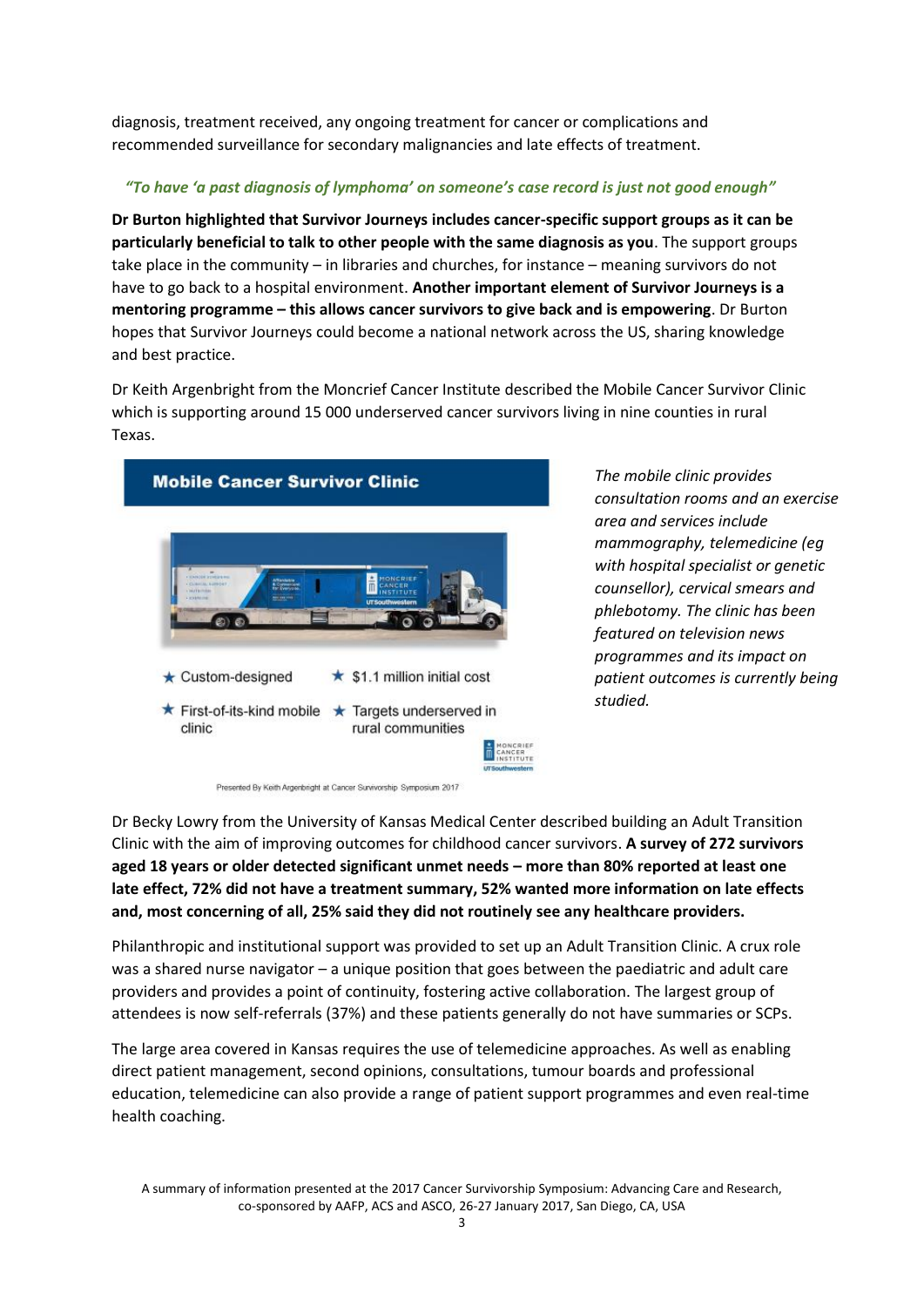## *Models of survivorship care: a spectrum of global experiences*

In an oral presentation, Dr Holly Mead from George Washington University presented research on identifying models of cancer survivorship care across the US, noting that little formal guidance has been provided, leading to an unsystematic approach to developing models of care.

Providers across the US (CoC-accredited cancer centres) were asked about their approach to cancer survivorship care (specialised vs embedded), the frequency of care (one-time consultative, ongoing longitudinal or ad hoc per patient request) and the route of access to services (directly through survivorship, indirectly via referral, or mixed).



*While there is much variability in how survivorship care is organised, the models emerging as the most prominent were: 1. specialised consultative care with direct access; 2. specialised ongoing care with direct access; and 3. embedded ongoing care with direct access. Next steps are to examine whether outcomes differ between the models provided.*

Dr Lauren Wallner from the University of Michigan gave an oral presentation on the topic of preferences and expectations for which clinicians handle various aspects of care after primary cancer treatment (Abstract 99). A weighted random sample of patients newly diagnosed with breast cancer in Georgia or Los Angeles in 2014-15 were surveyed approximately six months after diagnosis (N = 2342, 70% response rate). The majority of women preferred to see oncologists for mammograms (93%) and second cancer detection (92%), while they preferred to see primary care physicians for general preventive care (78%) and co-morbidity care (83%). **Minority women (black or Hispanic) were more likely than white women to want the oncologist to handle all aspects of oncology care, with a similar pattern being seen in women with less education compared with those who had a college-level education.**

Dr Nurdan Tacyildiz from the Ankara University School of Medicine began her oral presentation by highlighting that five-year survival for childhood cancer in Turkey is 65% and there is a need to close the gap with other developed nations such as the US. A questionnaire was developed to identify barriers and solutions, in particular problems around transition from childhood to adult care. Of 33 canters surveyed, 21 responded and only one had a (very new) survivorship clinic. Patients generally have a low awareness of possible complications and side effects of treatment and problems often arise after the age of 18 years when healthcare is no longer covered by the government. The Turkish Pediatric Oncology group has developed a simple and usable survivorship guideline which will be available soon and the organisation is also looking into developing simple booklets for patients and families.

Presented By Holly Mead at Cancer Survivorship Symposium 2017

A summary of information presented at the 2017 Cancer Survivorship Symposium: Advancing Care and Research, co-sponsored by AAFP, ACS and ASCO, 26-27 January 2017, San Diego, CA, USA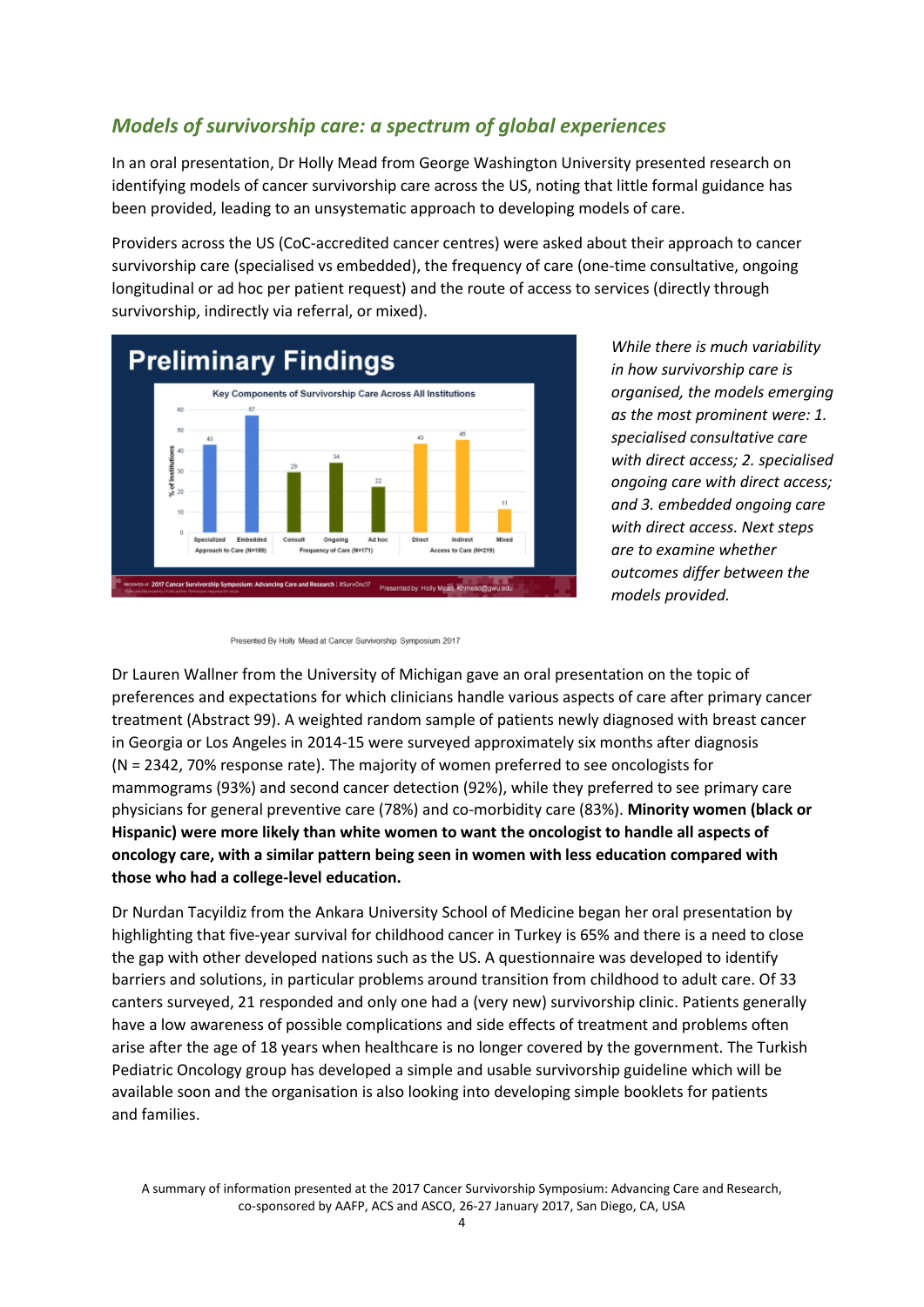|  | All centers have barriers;                 |    |      |
|--|--------------------------------------------|----|------|
|  |                                            | n  | %    |
|  | Lack of enough care providers              | 14 | 66.6 |
|  | Lack of time                               | 12 | 57.1 |
|  | <b>Financial problems of center</b>        | 7  | 33.3 |
|  | Lack of health insurance (after 18yrs old) | 9  | 42.8 |
|  | <b>Transportation problem of patients</b>  | 12 | 57.1 |
|  | Lack of providing knowledge to patients    | 8  | 38.1 |

*All centres were monitoring childhood survivors for cardiotoxicity, renal toxicity and second cancers without difficulty, but other aspects such as sexual function, psychosocial and financial difficulties were not monitored well due to a lack of providers and a lack of time.*

Presented By Nurdan Tacyildiz at Cancer Survivorship Symposium 2017

Dr Jonathan Sussman from Hamilton, Canada is a family physician who became an oncologist. He began his oral presentation by highlighting that in the Canadian population of 35 million people who live in 10 provinces there are approximately 190 000 new cancers per year and 1.2 million survivors, meaning figures are around 1/10<sup>th</sup> of those in the US. Essential healthcare services are publicly funded for all Canadian residents and these are federally mandated and provincially administered.

### **Cancer survivors in Canada receive support from oncologists, family physicians, nursing, supportive care, rehabilitation and peers. Primary care is the backbone of care in Canada**.

Dr Sussman described a propensity matched cohort study – 3000 transitioned patients were compared with controls who were not transitioned. Patients who were transitioned received better surveillance, with more mammograms performed and fewer unnecessary tests (CT and MRI scans). Costs were \$200 per person less in the transitioned group and survival appeared to be better.

Various initiatives are under way in Canada including a collaborative residency training programme and functional integration with an electronic platform for SCPs. The electronic pilot was well received by primary care physicians and patients. **During the collaborative residency programme, trainees in family medicine and oncology are to learn together about survivorship care via a blended learning approach – online modules are completed followed by a three-hour workshop looking at case studies.** So far, 300 residents have completed the training which has been very well received.

Dr Purna Kurkure, Emeritus Professor at the Tata Memorial Hospital reminded the audience that the Indian Cancer Society (ICS) was set up in 1951 and in 1954 it began the first cancer registry in Asia. The ICS has been conducting awareness programmes and mobile detection clinics since 1982. ICS is currently focusing on survivorship and wants this to be integrated with rehabilitation.



*Ugam is a survivor support group which has been running since 2009 and now has 250 members. Ugam helps with job placements, career advice and educational scholarships.*

A summary of information presented at the 2017 Cancer Survivorship Symposium: Advancing Care and Research, co-sponsored by AAFP, ACS and ASCO, 26-27 January 2017, San Diego, CA, USA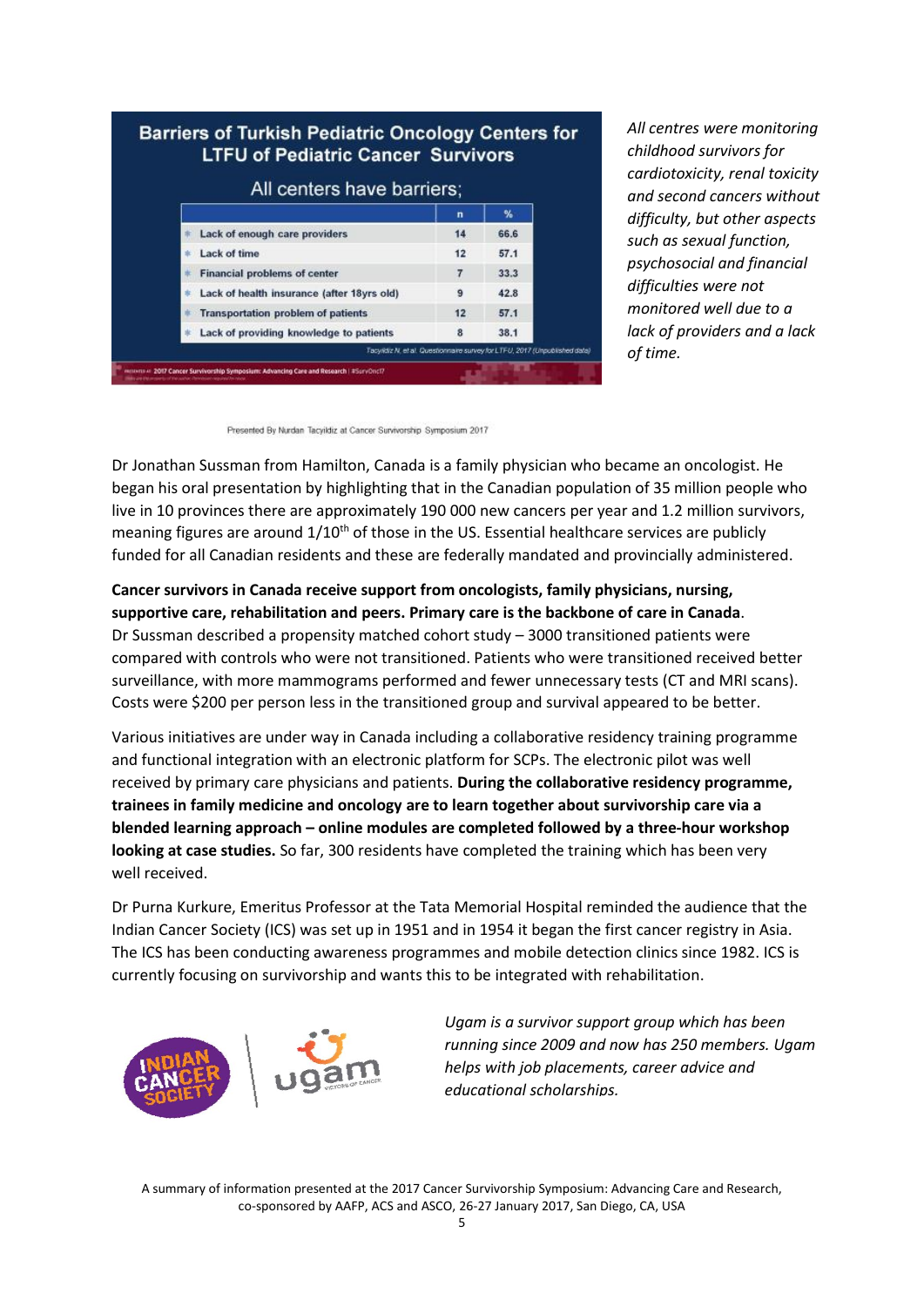### **International Survivorship Efforts** 3 "Tiers" of Development

- Tier 1: The United States, Canada, Australia, and Western and Northern Europe -Extensive research infrastructure, emerging policies, practices and guidelines
- · Tier 2: Eastern/southern Europe, Asia (primarily Japan & Korea), parts of Latin America (e.g. Brazil) -Limited research infrastructure, few survivorship oriented policies or practice, no guidelines

Tier 3: Low-to-middle income (LMI) countries: Asia, Africa, the Caribbean, Central America -Very limited research, almost no focus on survivorship, focus on treatment and pain management

2007 Cancer Survivorship Symposium: Advancing Care and Research | #SurvOnci7 | Presented by: Dr Purna Kurkur

*International co-ordination of survivorship efforts is currently limited and there are essentially three "tiers" of development. In India there is no national or state level policy that addresses the employment/financial needs of cancer survivors*.

Presented By Purna Kurkure at Cancer Survivorship Symposium 2017

A key component of survivorship care in India is a late effect follow-up clinic run at the Tata Memorial Hospital by a specialist in late effects. This is the After Completion of Therapy (ACT) clinic which was first set up in 1991, and monitors for late effects, growth development and psychosocial problems. As of Dec 2016, 1845 survivors have been followed (1335/510 male/female which reflects that culturally the male child is given preference).

Project PICASSO aims to optimise survivorship care in India, with Stage 1 focusing on childhood cancers, Stage 2 on adolescents and young adults and Stage 3 on adults. The key challenges are the establishment of survivorship as a distinct entity, getting funding and raising awareness. It has the potential to improve the quality of life for thousands of cancer survivors.

In response to a question from the audience, Drs Kurkure and Tacyildiz stated that in India and Turkey primary care physicians are too busy to take a significant role in survivorship care and it is the oncologists who need to be targeted first to champion survivorship care before extending it into primary care. Dr Kurkure commented that – as happened in survivorship care in the US – in India "children would lead the way".

## *Online educational approaches for survivors and healthcare providers*

Dr Sophia Kustas Smith from the Duke School of Nursing gave a presentation on the impact of an online, symptom self-management curriculum (Reimagine) on key health outcomes. Adult breast cancer survivors with chronic pain were recruited from the Susan Love Army of Women volunteer registry and randomised 1:1 to the treatment or usual care condition. Treatment arm participants accessed content online and required activities included viewing online videos, attending online group meetings and completing cognitive reframing exercises. **There was a significantly greater reduction in depression scores (p=0.035) and improvement in fatigue scores (p=0.038) in patients receiving the intervention compared with usual care**, although no significant differences were found in the change in pain outcomes for treatment and usual care conditions. **Most treatment arm participants (94%) would recommend Reimagine to others and 85% felt more resilient at study completion.**

A summary of information presented at the 2017 Cancer Survivorship Symposium: Advancing Care and Research, co-sponsored by AAFP, ACS and ASCO, 26-27 January 2017, San Diego, CA, USA